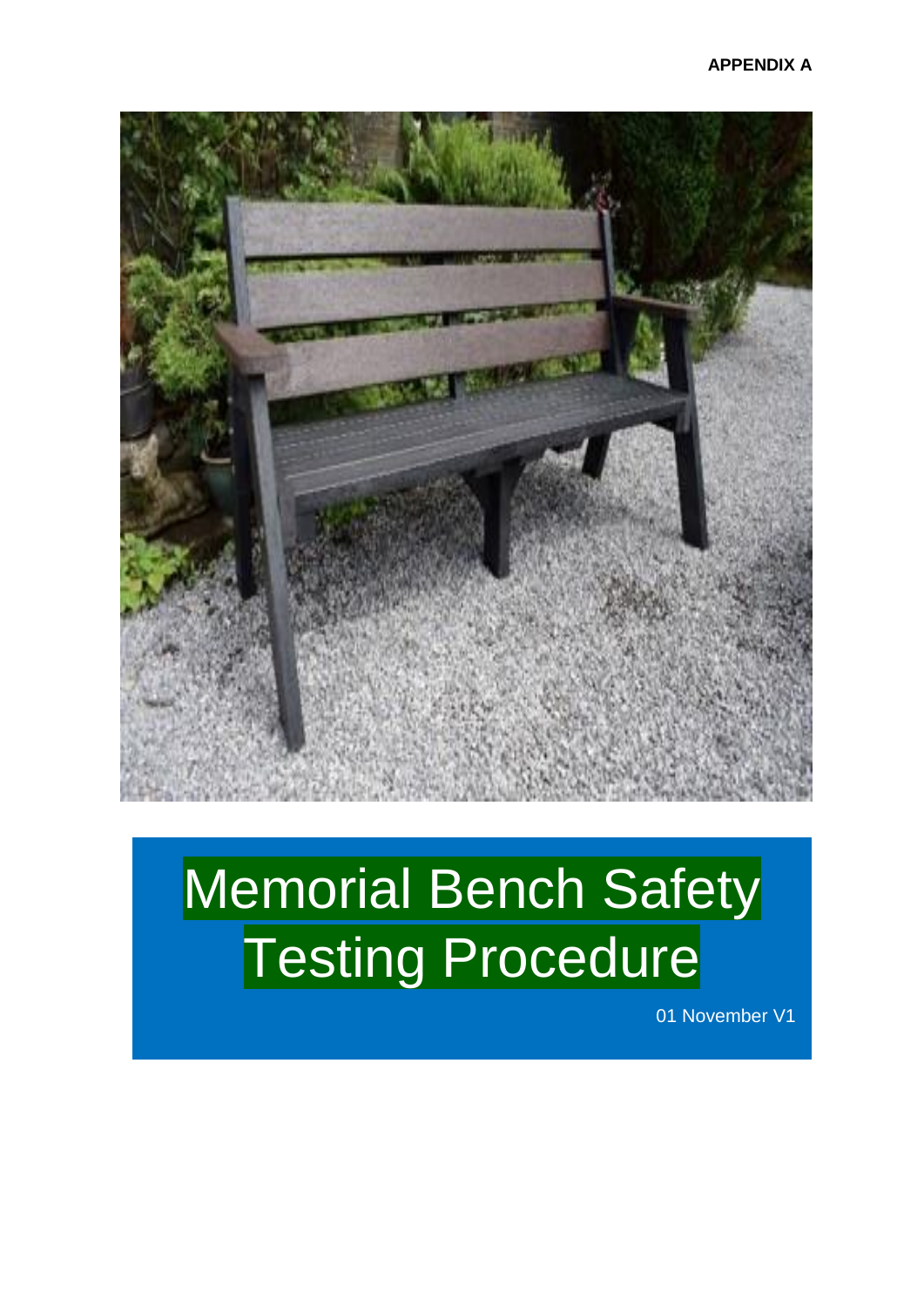#### **This procedure is intended for Maldon District Council cemetery staff looking to undertake the memorial bench testing procedure.**

#### **Frequency**

An inspection programme has been drawn up and is in place for all benches on Maldon District land. This is a yearly ongoing programme, taking place in the spring. The check sheets for the inspection process can be found under *Inspection Check Sheet* in the relevant folder.

### **Notification and signage**

We will help families to understand when the testing will take place and how it will happen.

- Information signage will be on display where there are notice boards (eg within the cemetery). This will provide details of what is happening and, should a bench be deemed unsafe, what the next steps are. The notices will only be displayed during the inspection period.
- If a bench fails the testing process, a laminated sign will be attached and warning tape around the bench to advise visitors and staff not to use until the bench is removed.
- Where we are unable to contact bench owners if no memorial plaque is attached to the bench, we will endeavour to establish the family owning the bench by word of mouth and neighbouring graves.
- If a memorial bench is deemed unsafe outside of the testing inspection time, the process will remain the same in action taking and contacting the grave owner.

#### **Testing process**

- All benches will be included in the testing process.
- A visual test will be carried out first to consider if there are signs that the bench is showing evidence of damage or if the joints are giving way (cracks). This will include the slats, the legs and the arm rests.
- After the visual inspection, a gentle hand push test will be used to identify any movement between components. The seating slats will be tested by applying pressure to the seating area.
- The inspection can be carried out by one member of staff.
- A check sheet will be completed during the testing process, documenting the outcome and next steps, if required. The check sheet will also document any plaque details relating to the family that provided the bench.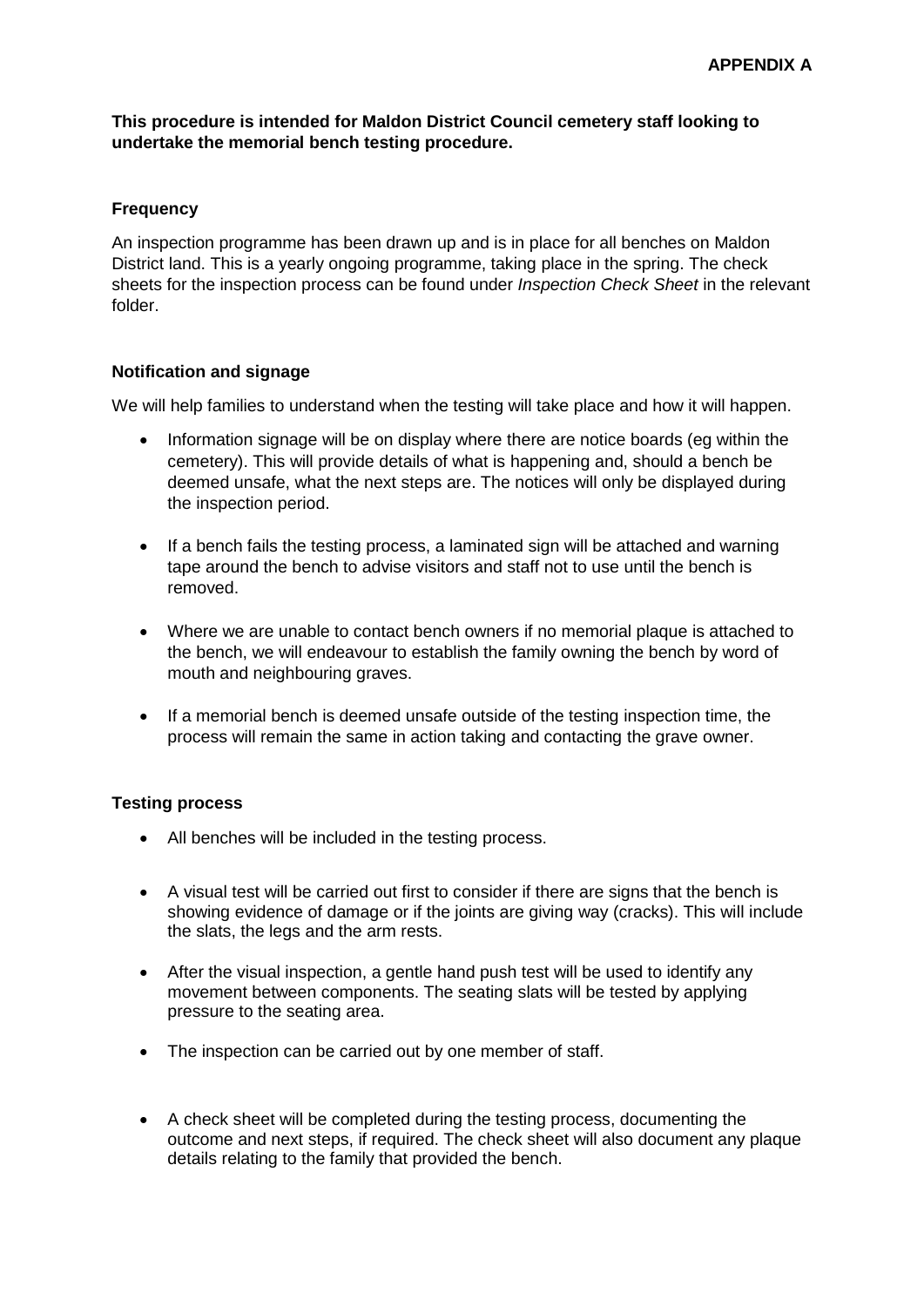• The testing will result in one of two categories:

1. Category 1 'UNSAFE' Action required.

2. Category 2 'SAFE' No action required (revisit in 1 year).

- Where a bench is classified as 'unsafe', immediate action will be taken. A photograph of the bench will be taken, then the bench will be taped off with warning tape and a laminated sign informing visitors and staff of the reason for taping the bench and who to contact for further information.
- After this, the information is passed to the Cemeteries Service office for contact to be made with the owner.
- The memorial bench will remain in situ for a 14 day period whilst we attempt to contact the bench owner. If we have not received a response in this time period, the memorial plaque will be removed from the bench and kept, with the bench being disposed of. All benches will be photographed prior to the bench being removed from site. The plaque can then be collected by the family for safe keeping.
- If contact is made with the family, a replacement option will be discussed. If the family do not want to proceed with a replacement memorial bench, MDC will decide if we wish to instal a new bench in the location or arrange for the base to be removed.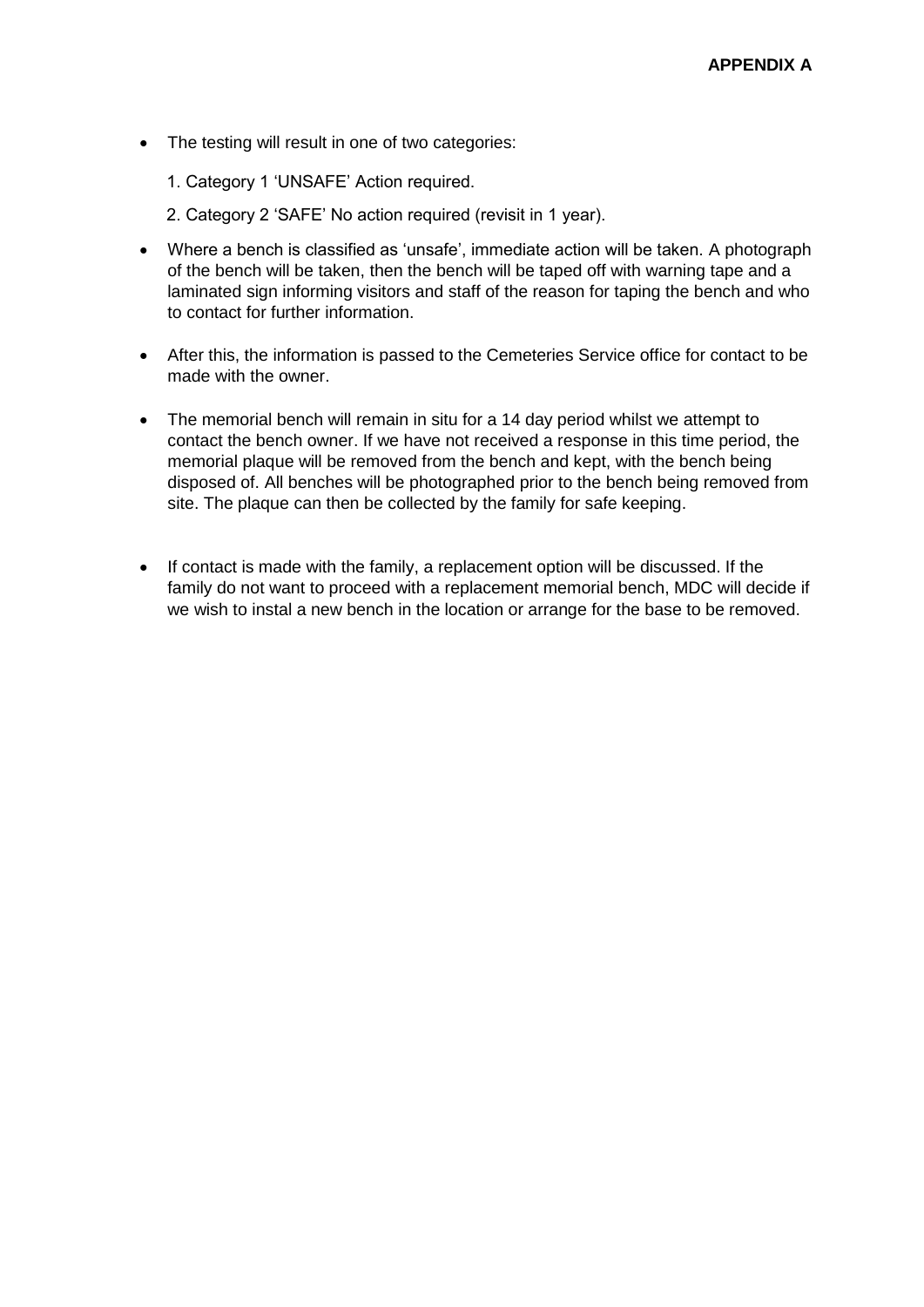## **Appendix**

| A                                                | B                        | ċ                                 | D                                           | Ė                                        | F           | G                   | H                   |  |
|--------------------------------------------------|--------------------------|-----------------------------------|---------------------------------------------|------------------------------------------|-------------|---------------------|---------------------|--|
| <b>Cemetery Inspecting:</b>                      |                          |                                   |                                             | <b>Date of Inspection:</b>               |             |                     |                     |  |
|                                                  |                          | <b>Visual</b><br><b>Condition</b> | <b>Hand Push</b><br><b>Test (Back &amp;</b> | <b>Hand Push</b><br><b>Test (Seating</b> |             | <b>Immediate</b>    |                     |  |
| <b>Name on Bench</b>                             | <b>Location of Bench</b> | of Bench                          | <b>Arm Rest)</b>                            | Section)                                 | Pass / Fail | <b>Action Taken</b> | <b>Photo Taken?</b> |  |
|                                                  |                          |                                   |                                             |                                          |             |                     |                     |  |
|                                                  |                          |                                   |                                             |                                          |             |                     |                     |  |
|                                                  |                          |                                   |                                             |                                          |             |                     |                     |  |
|                                                  |                          |                                   |                                             |                                          |             |                     |                     |  |
|                                                  |                          |                                   |                                             |                                          |             |                     |                     |  |
|                                                  |                          |                                   |                                             |                                          |             |                     |                     |  |
|                                                  |                          |                                   |                                             |                                          |             |                     |                     |  |
|                                                  |                          |                                   |                                             |                                          |             |                     |                     |  |
|                                                  |                          |                                   |                                             |                                          |             |                     |                     |  |
| the control of a substantial control<br>п.,<br>◢ |                          |                                   |                                             |                                          |             |                     |                     |  |

1. Inspection checksheet.



2a. general weathering of bench. This includes peeling paint and exposed timber.